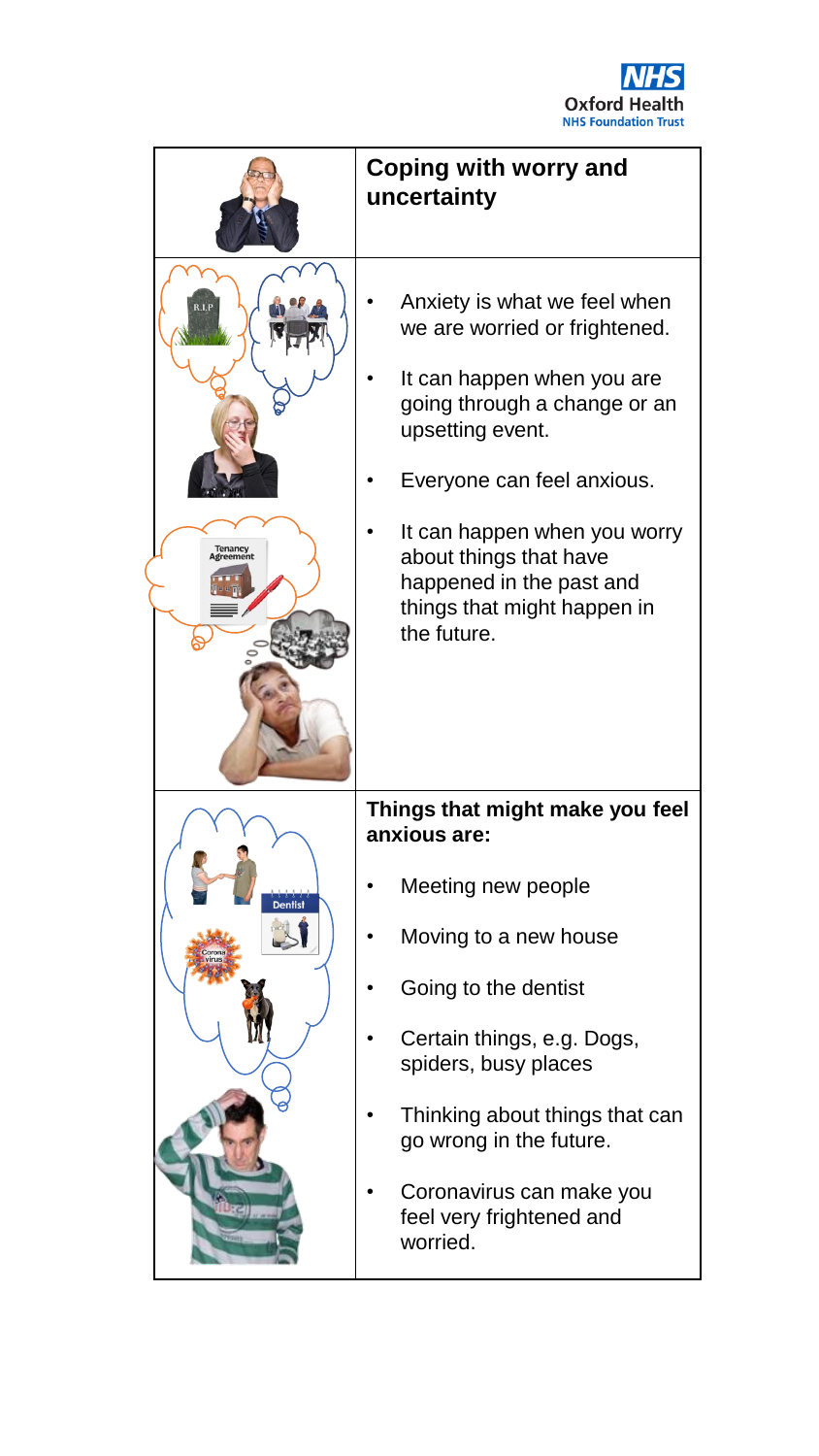

|                  | Coronavirus means you<br>cannot do some of the<br>things you used to do.                                    |
|------------------|-------------------------------------------------------------------------------------------------------------|
|                  | You cannot see friends and<br>family                                                                        |
|                  | You cannot go shopping<br>when you want                                                                     |
|                  | You can only go out for<br>essential shopping.                                                              |
|                  | You can only go out for<br>exercise once a day.                                                             |
| metres<br>6 feet | You cannot talk to people in<br>the street unless you are 2<br>meters part.                                 |
|                  | You need to be 2 meters<br>apart from other people<br>outside of your home.                                 |
|                  | Coronavirus can make you<br>feel anxious and worried and<br>frightened                                      |
|                  | Coronavirus can make you<br>feel upset and sad                                                              |
|                  | When you feel anxious and<br>worried all the time it can be<br>hard to get on with your day to<br>day life. |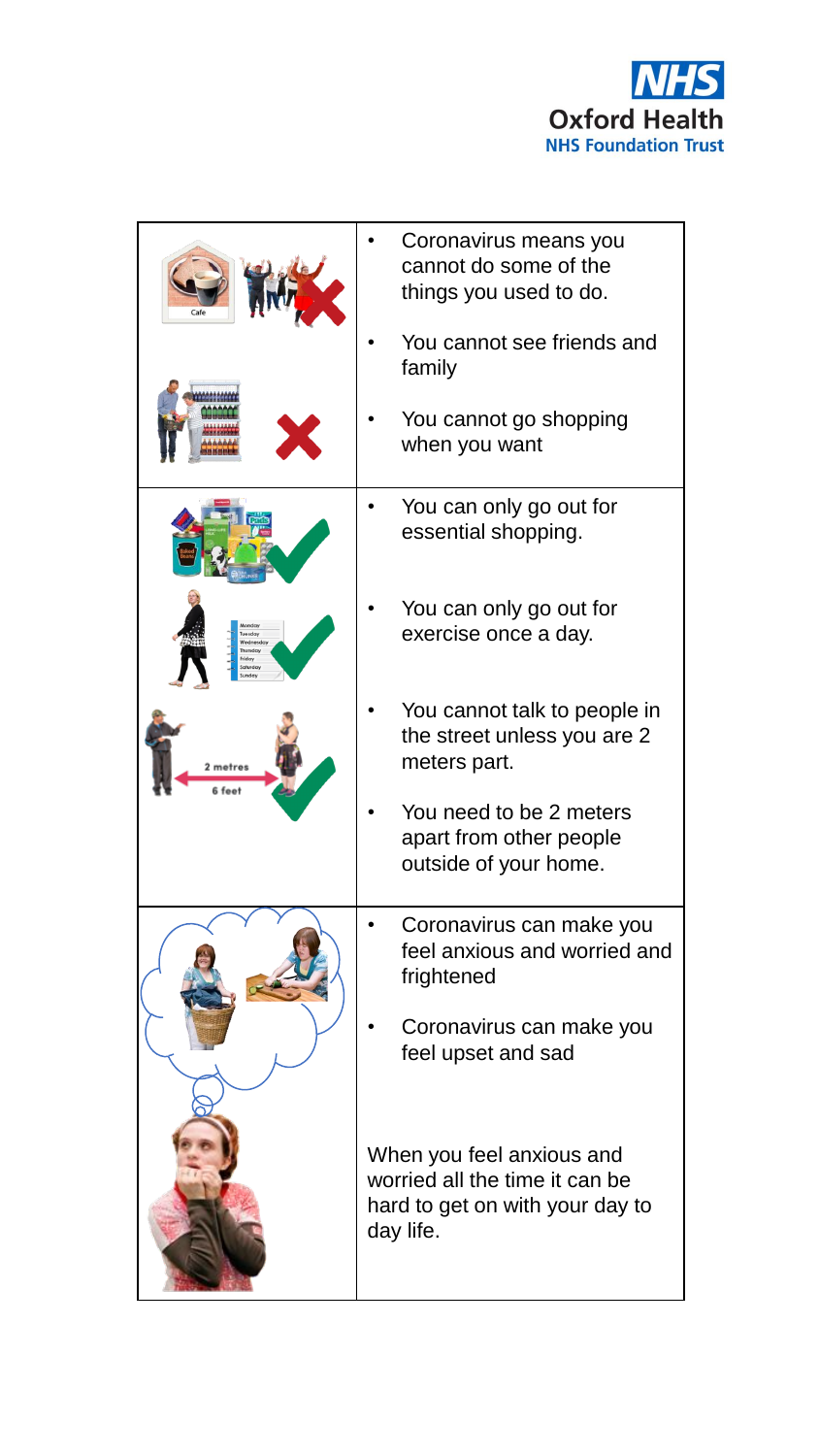

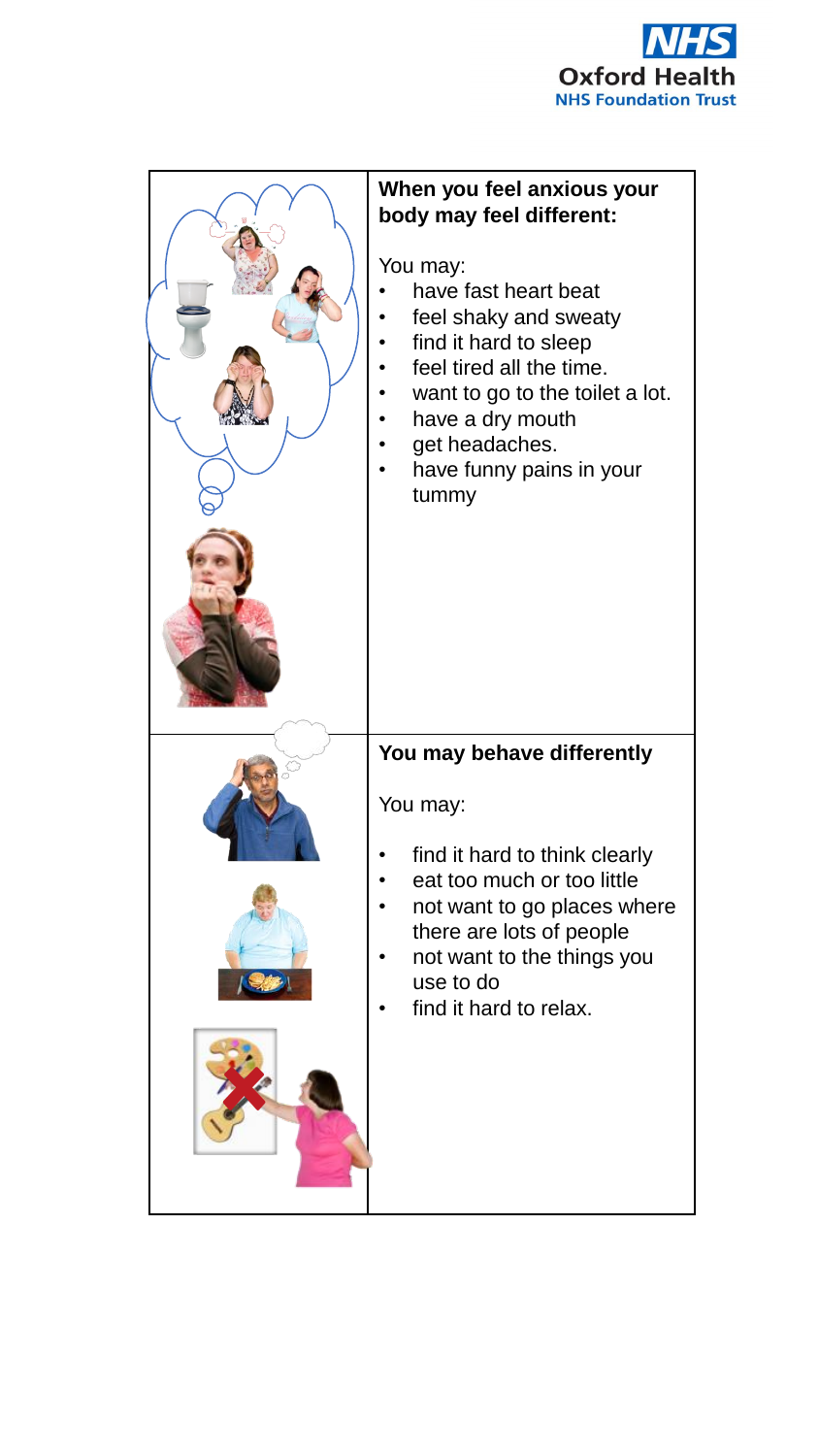

|             | When you feel anxious you<br>may have different thoughts                                                                              |
|-------------|---------------------------------------------------------------------------------------------------------------------------------------|
|             | You may:                                                                                                                              |
|             | have thoughts that worry<br>you a lot                                                                                                 |
|             | think something bad is<br>going to happen                                                                                             |
|             | What you can do to cope<br>with the worry                                                                                             |
| Take notice | Pay attention to where you are.<br>Spend time really paying<br>attention.                                                             |
| 5           | Can you name:                                                                                                                         |
|             | 5 things you can see,                                                                                                                 |
|             | 4 things you can hear,                                                                                                                |
|             | 3 things you can touch,                                                                                                               |
|             | 2 things you can smell,                                                                                                               |
|             | 1 thing you can taste?                                                                                                                |
| - 1         | Can you count things around<br>you? Can you count how many<br>objects of a certain colour e.g.<br>how many red things can you<br>see? |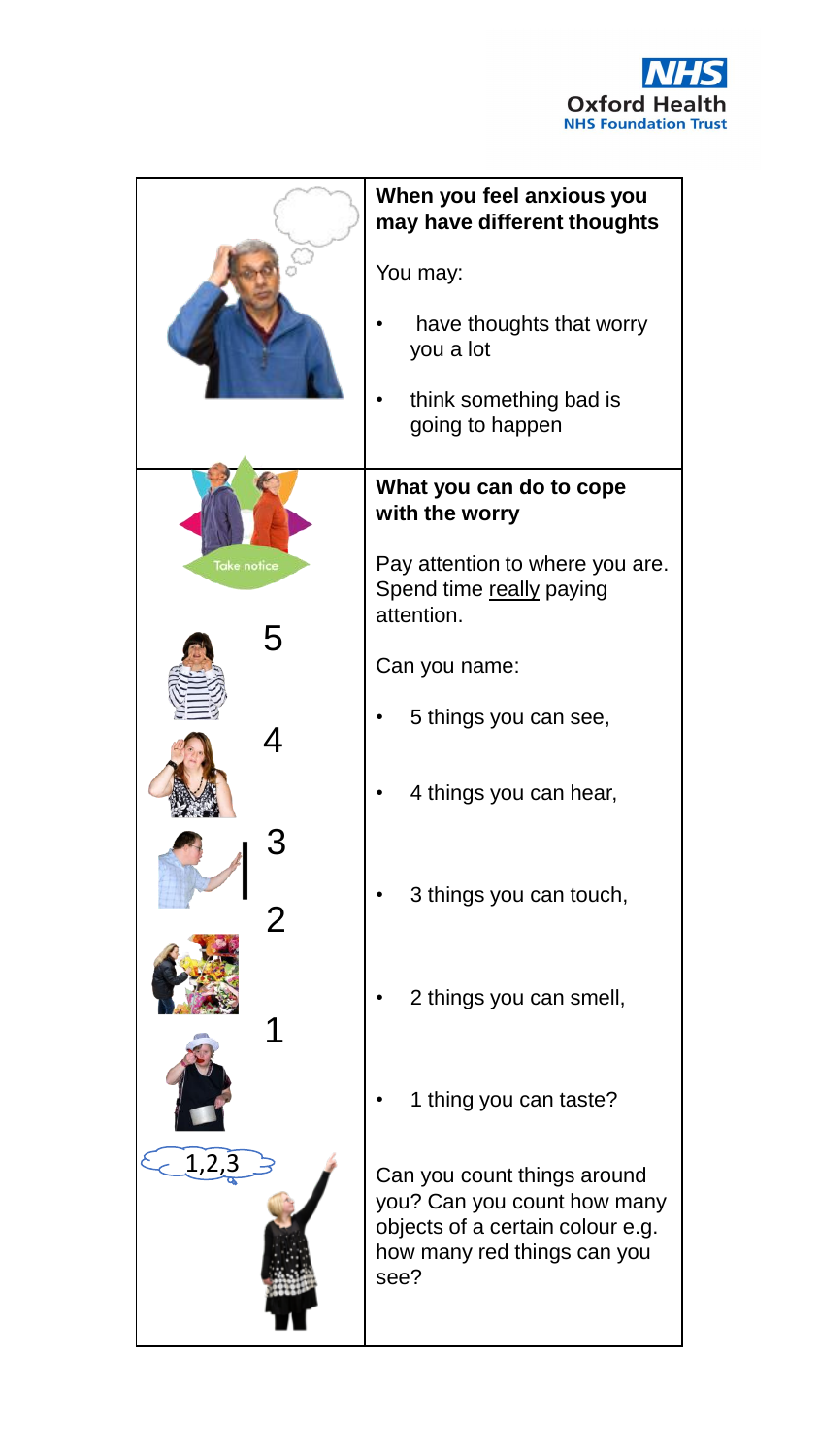

| Keep your hands busy<br>by using a fidget<br>spinner or stress ball<br>or colouring                               |
|-------------------------------------------------------------------------------------------------------------------|
| Keep busy. Do a chore<br>at home e.g. the<br>washing up or<br>hoovering                                           |
| Do something you<br>enjoy e.g. playing a<br>game, painting,<br>baking, cooking,<br>knitting                       |
| Watch something you<br>enjoy e.g. TV<br>programme or film                                                         |
| Go out for your daily<br>exercise. Try to go for<br>a walk somewhere<br>green, e.g. park,<br>woods, by the river. |
| Talk to people over the<br>phone about how you<br>are feeling.                                                    |
| Relax by listening to<br>calm music or having a<br>bath                                                           |
| Deep Breathing. Take<br>5 slow, deep calm<br>breaths in through<br>your nose and out<br>through your mouth.       |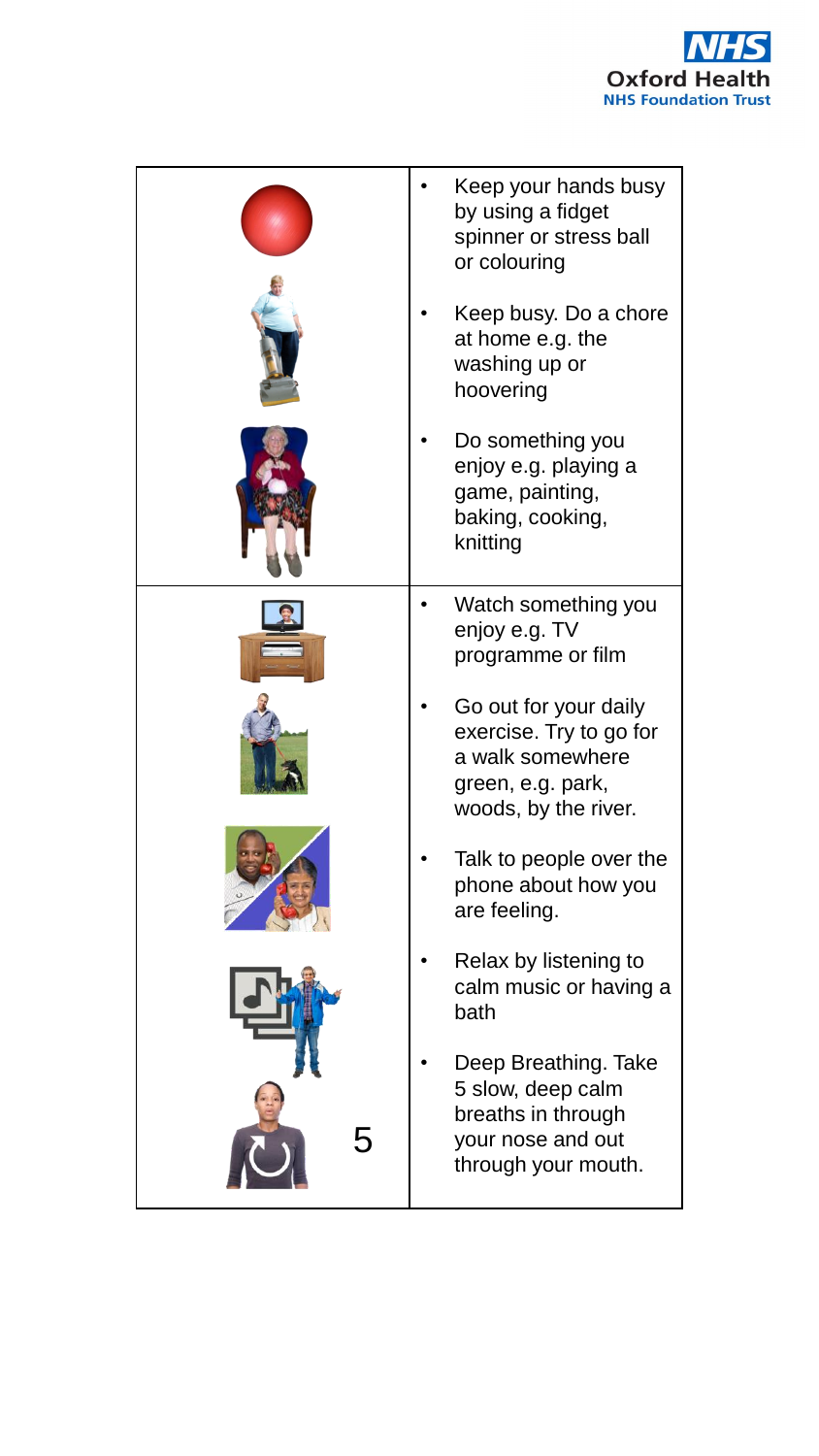

| 10<br>Coffee<br>Tea<br>BEER | Be careful that you:<br>Do not drink too much<br>coffee/tea or coke.<br>Do not drink alcohol.                                                                                                                                                                                                                                                                                      |
|-----------------------------|------------------------------------------------------------------------------------------------------------------------------------------------------------------------------------------------------------------------------------------------------------------------------------------------------------------------------------------------------------------------------------|
| Notes                       | What other people can do to<br>help you.<br>Listen to you.<br>Have a time during the day<br>when you can talk about your<br>worries<br>Understand that things can<br>be scary for you.<br>It may help to write your<br>worries down with somebody<br>you are talking to<br>Help you find ways to<br>manage your worries.<br>Remember most people who get<br>Coronavirus will be ok |
|                             | When you feel anxious your<br>body may feel different:<br><b>Feeling tired</b><br>Feeling shaky and sweaty<br>Feeling unwell<br><b>These things can also be</b><br>caused by Coronavirus.<br>Talk to a medical person or 111.<br>They can help find out if it is<br><b>Coronavirus or anxiety that is</b><br>making you feel unwell.                                               |